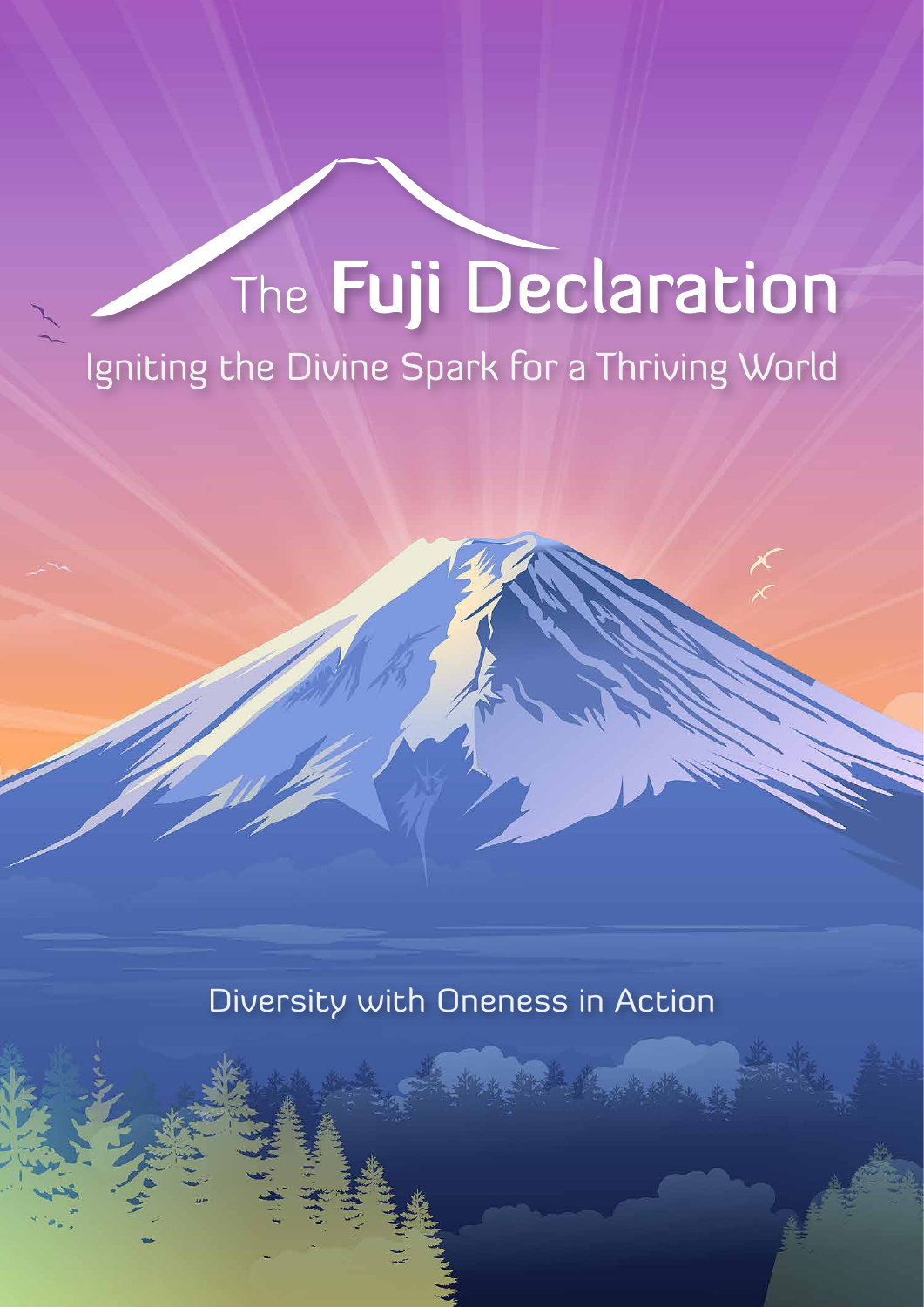# VISION FOR A NEW WORLD

Imagine a world where global citizens make it their mission to design, communicate and implement a more harmonious civilization that enables humankind to realize its inherent potential and advance to the next stage of its material, spiritual and cultural evolution.

Building upon the belief that there is a spark within the human spirit that when ignited can bring about a true revolution in consciousness within ourselves and all spheres of society, the Fuji Declaration is an invitation to harness the power of our shared intention for a thriving world.

Together, we can overcome the hold of obsolete ideas and thinking that underlie today's unsustainable trajectory, and design a more harmonious and flourishing civilization for the coming generations—a world that reflects the highest potentials of the human spirit. Together, we can create a new chapter in the story of humanity.





# CORE VALUES





Affirming the Light of Consciousness Within All Beings

Commitment to Creating Lasting Peace on Earth







Intention to Live and Act on Behalf of all Life



Freeing the Human Spirit for Deep Creativity



Mission to Advance a Harmonious Human Civilization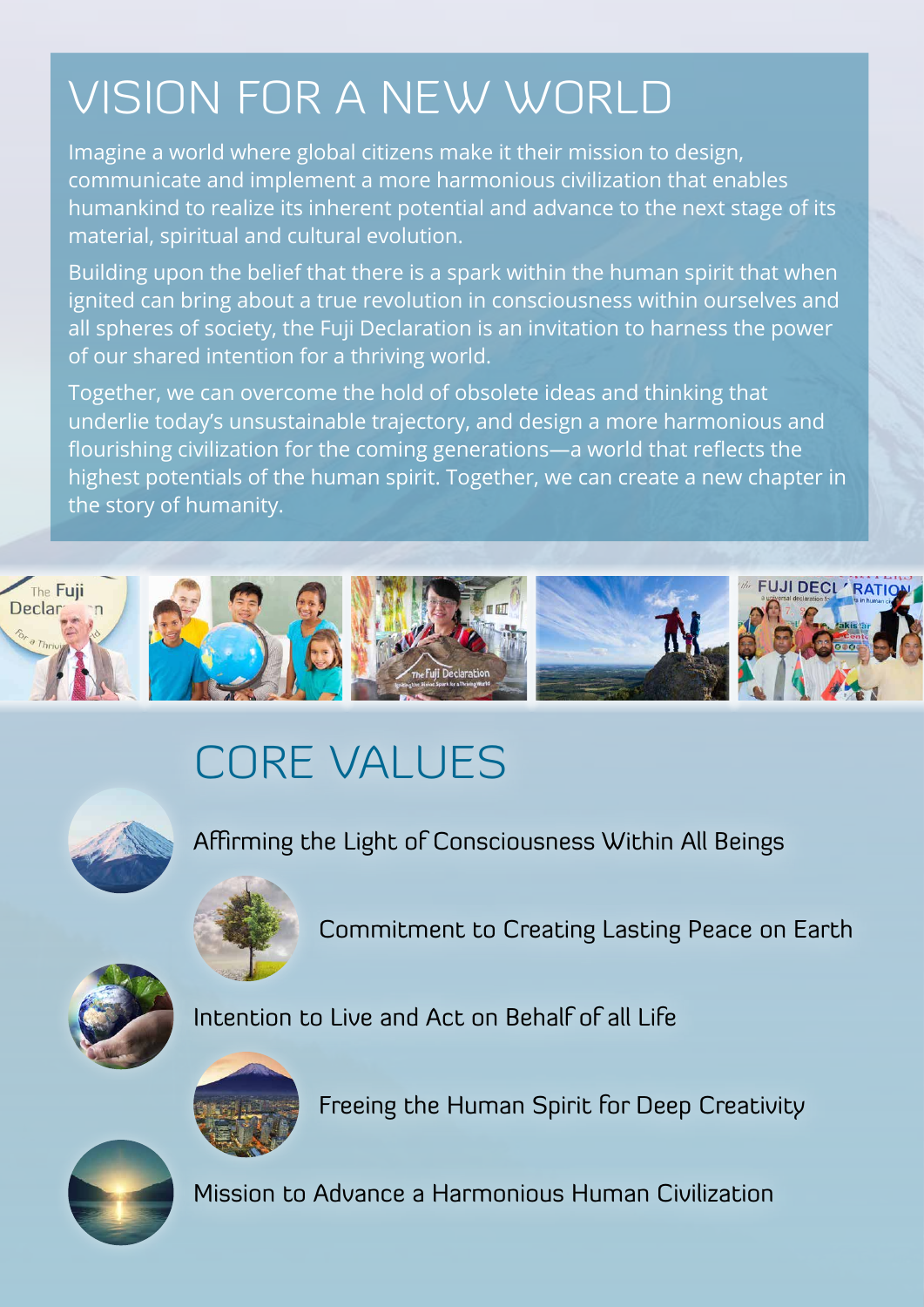# A GLOBAL ALLIANCE

Initiated by Masami Saionji, Dr. Ervin Laszlo and Hiroo Saionji, the Fuji Declaration is an international alliance of individuals and organizations united by a shared commitment to advance a more harmonious, compassionate and sustainable era for all humanity. It is a call to all global citizens to recognize and nurture the full human potential and divine spark within each human spirit, and to consciously evolve with others and with nature to bring about a flourishing world for all people and future generations.

At its launch in May 2015, the Fuji Declaration was endorsed by 60 partner organizations and over 200 founding signatories from around the world, including pioneering heads-of-state, Nobel laureates, scientists, artists, authors, teachers and world peace advocates.

> 'The Fuji Declaration goes to the heart and source of the response to our rises. It activates the Spirit within each of us, awakening our ique expression of contribution to the whole."

**Barbara Marx Hubbard** turist, President of the Foundation for Conscious Evolution

> 'What happens is operates in<br>mysterious ways. One of those ways.<br>
> is that the old<br>
> paradigm suddenly starts to die.'

- Deepak Chopra Author, Founder of The C Found



groups, and religions flourish to their full beauty and creativity, all contributing to the magnificent unified orchestra of human living."

l Peace laureate, Founder of Grameen Bank, Economist



when head and heart work in harmony, and we regain our spiritual connection with our inner selves, and with mother nature, can we achieve our true human potential."

> - Jane Goodall Primatologist, UN Messenger of Peace

"This is a wonderful initiative for peace... I hope that the Japanese people will continue to be faithful to their inherited peace which so important for the people of Japan, Asia, and the world."

 $\overline{\mathbf{r}}$ 

- Mairead Maguire Co-founder of the Peace<br>Nobel Peace Laureate

"The Fuji Peace Declaration represents an effort to buil a bridge. It unites us all to respect and nurture the light of peace. I believe that it will bring hope, inspiration, and fellowship

- Oscar Arias Sánchez Nobel Peace laureate, Forme **President of Costa Rica** 

INTENTION > RESEARCH > ACT







Above all, the Fuji Declaration is intended to serve as a resource and catalyst for inspiration, hope, and collaboration, to accelerate humanity's conscious evolution.

Through ongoing research and activities, the Declaration seeks to illuminate practical paths to a new civilization and explore how this transformation of consciousness can impact various spheres of our global society. Dr. Ervin Laszlo has spearheaded research on steps that can be taken in the fields of economy, politics, business, and media. In addition, signatories are invited to contribute articles and research from their own spheres of society.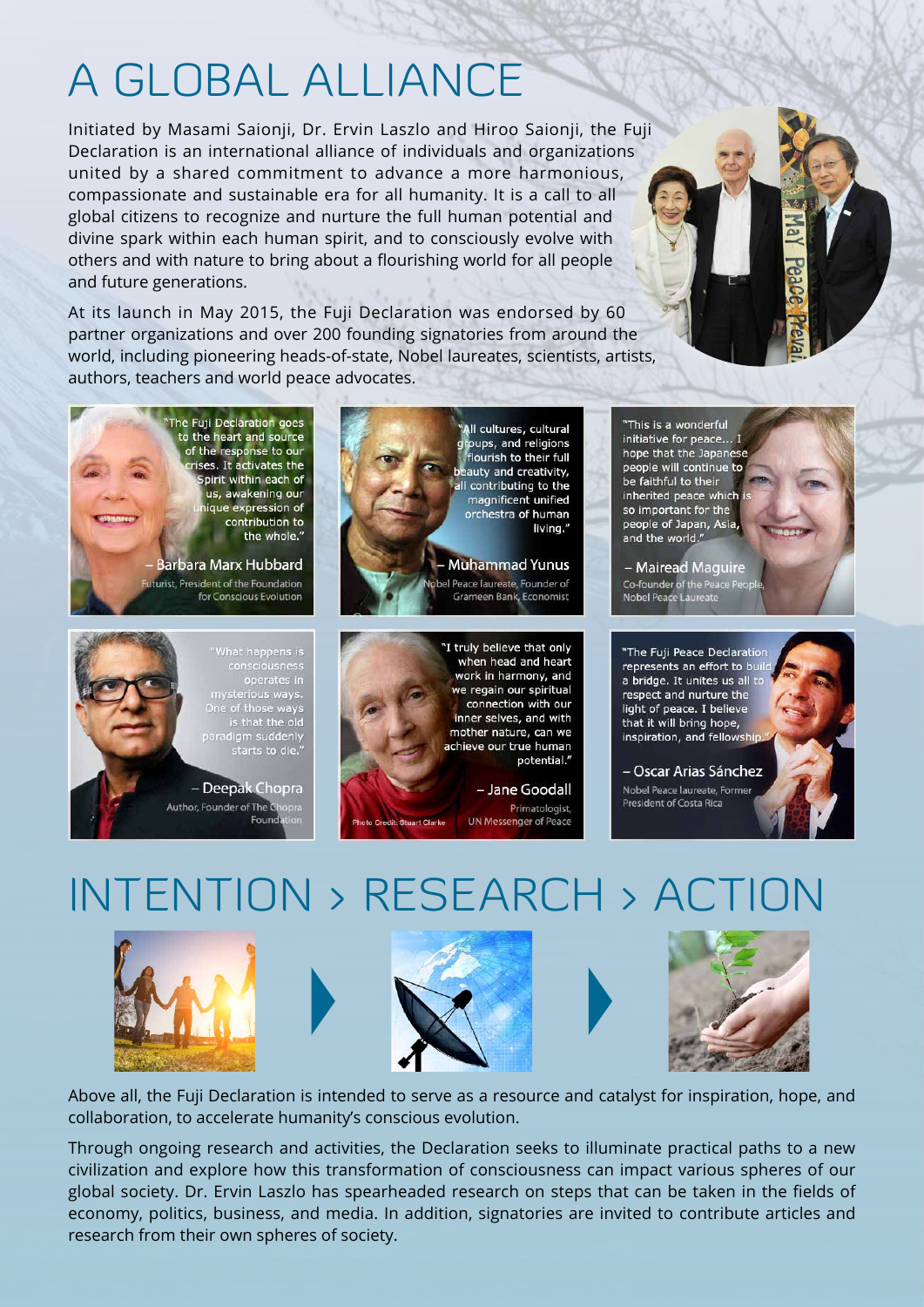

#### **AWAKENING THE DIVINE SPARK IN THE SPIRIT OF HUMANITY For a Civilization of Oneness with Diversity on Planet Earth**

A new phase in the evolution of human civilization is on the horizon. With deepening states of crisis bringing unrest to all parts of the world, there is a growing need for change in our ways of thinking and acting. We now have the choice of either spiraling into deepening peril, or breaking through to a world of dignity and wellbeing for all.

Throughout its history, humanity has been guided primarily by a material consciousness. Fearing scarcity, we have continued to pursue material gain beyond necessity, taking from others and depleting the Earth's natural resources. If our aspirations continue to focus only on what is material and finite, our world will face inevitable destruction.

#### **What is our true nature?**

In order to make more enlightened choices and change the course of our history, we need to return to the basic question concerning human life. Each and every one of us must ask, "What is our true nature?" and seek a meaningful and responsible answer.

The great spiritual traditions of the world have always been telling us that, at its root, human life is inextricably linked to its universal source. Today, the latest advances in the physical and life sciences reaffirm this perennial insight. When we rediscover our connections to nature and the cosmos, we can re-align our life with the universal movement toward oneness and harmony in and through diversity. We can restore the divine spark in the human spirit and bring forth our innate love, compassion, wisdom, and joy to live a flourishing life. The time has come for every one of us to awaken the divine spark that resides in our heart.

#### **What is the purpose of our existence?**

We have been born at a critical juncture in history, in a world in transition, where it is possible to guide the advancement of humankind toward peace on Earth. Living peace and enabling peace to prevail on Earth is the ultimate purpose for all of us. We can and must embrace it in every sphere of our existence.

By living consciously and responsibly, we can draw upon our inherent freedom and power to shape our destiny and the destiny of humankind. Our task is to collaboratively create a world of dignity and compassion that unfolds the full potential of the human spirit—a world in which every individual gives expression to his or her highest self, in service to the human family and the whole web of life on the planet.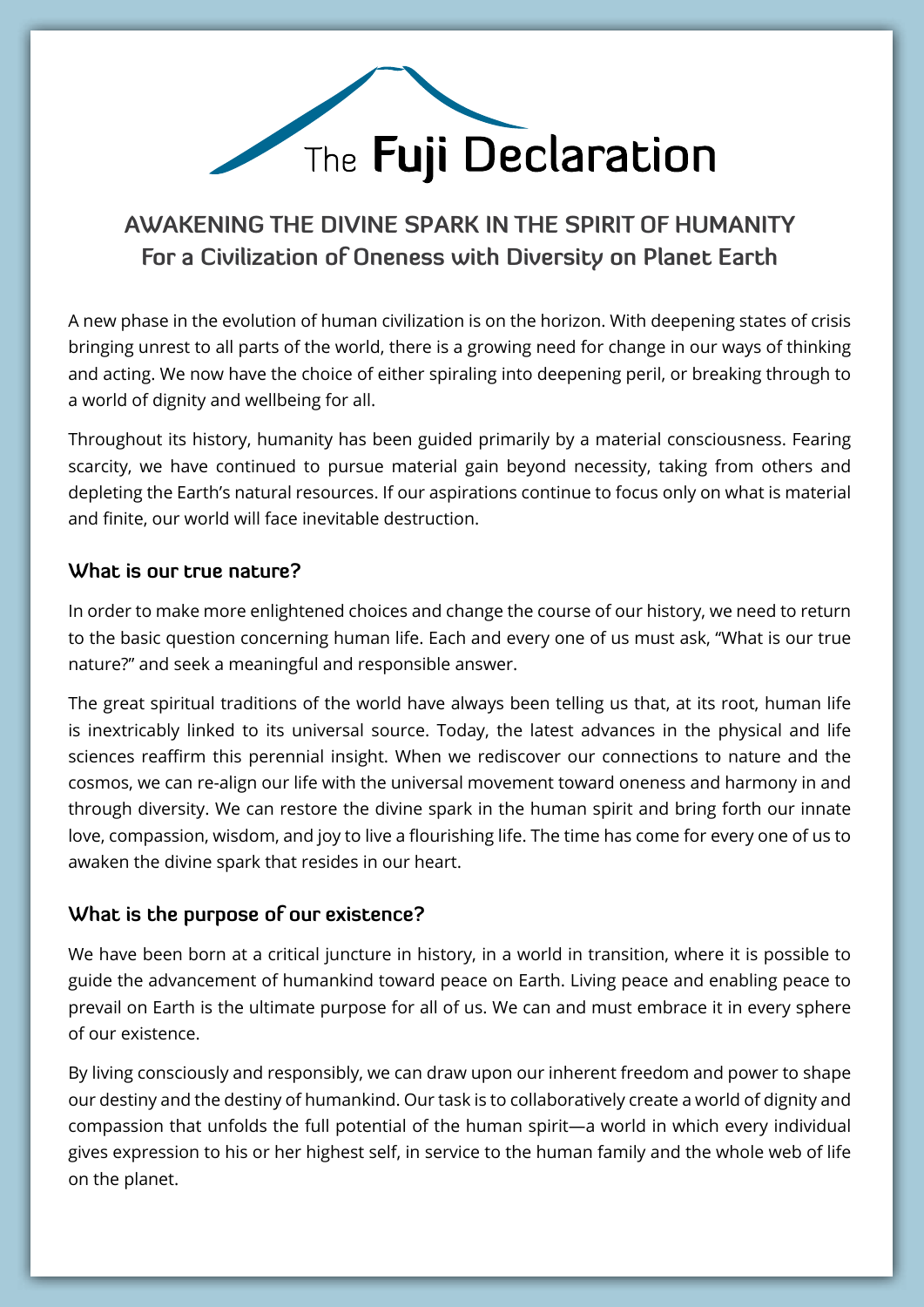#### **Toward a new civilization**

It is imperative to bring together individuals from diverse fields—scientists, artists, politicians, business leaders, and others—to create a solid multidimensional foundation for catalyzing a timely shift in the course of history. The time has come for all people to become courageous pioneers—to venture beyond their personal, cultural, and national interests and beyond the boundaries of their discipline, and to come together in wisdom, spirit and intention for the benefit of all people in the human family. By so doing, we can overcome the hold of obsolete ideas and outdated behaviors in today's unsustainable world and design a more harmonious and flourishing civilization for the coming generations.

#### **The paradigm of the new civilization**

The paradigm of the new civilization is a culture of oneness with respect for diversity. Just as the myriad cells and diverse organs of our body are interconnected by their oneness and work together in harmony for the purpose of sustaining our life, so each and every living thing is an intrinsic part of the larger symphony of life on this planet. With the conscious recognition that we are all a part of a living universe consisting of great diversity yet embracing unity, we will co-evolve with one another and with nature through a network of constructive and coherent relationships.

#### **As individuals responsible for the future of life on Earth, we hereby declare that:**

- $\rightarrow$  We affirm the divine spark in the heart and mind of every human being and intend to live by its light in every sphere of our existence.
- We commit ourselves to fulfilling our shared mission of creating lasting peace on Earth through our ways of living and acting.
- We intend to live and act so as to enhance the quality of life and the well-being of all forms of life on the planet, recognizing that all living things in all their diversity are interconnected and are one.
- We will continually strive to free the human spirit for deep creativity, and to nurture the transformation necessary to forge a new paradigm in all spheres of human activity, including economics, science, medicine, politics, business, education, religion, the arts, communications and the media.
- We shall make it our mission to design, communicate and implement a more spiritual and harmonious civilization—a civilization that enables humankind to realize its inherent potential and advance to the next stage of its material, spiritual, and cultural evolution.

#### Sign your name to the declaration at **www.fujideclaration.org**